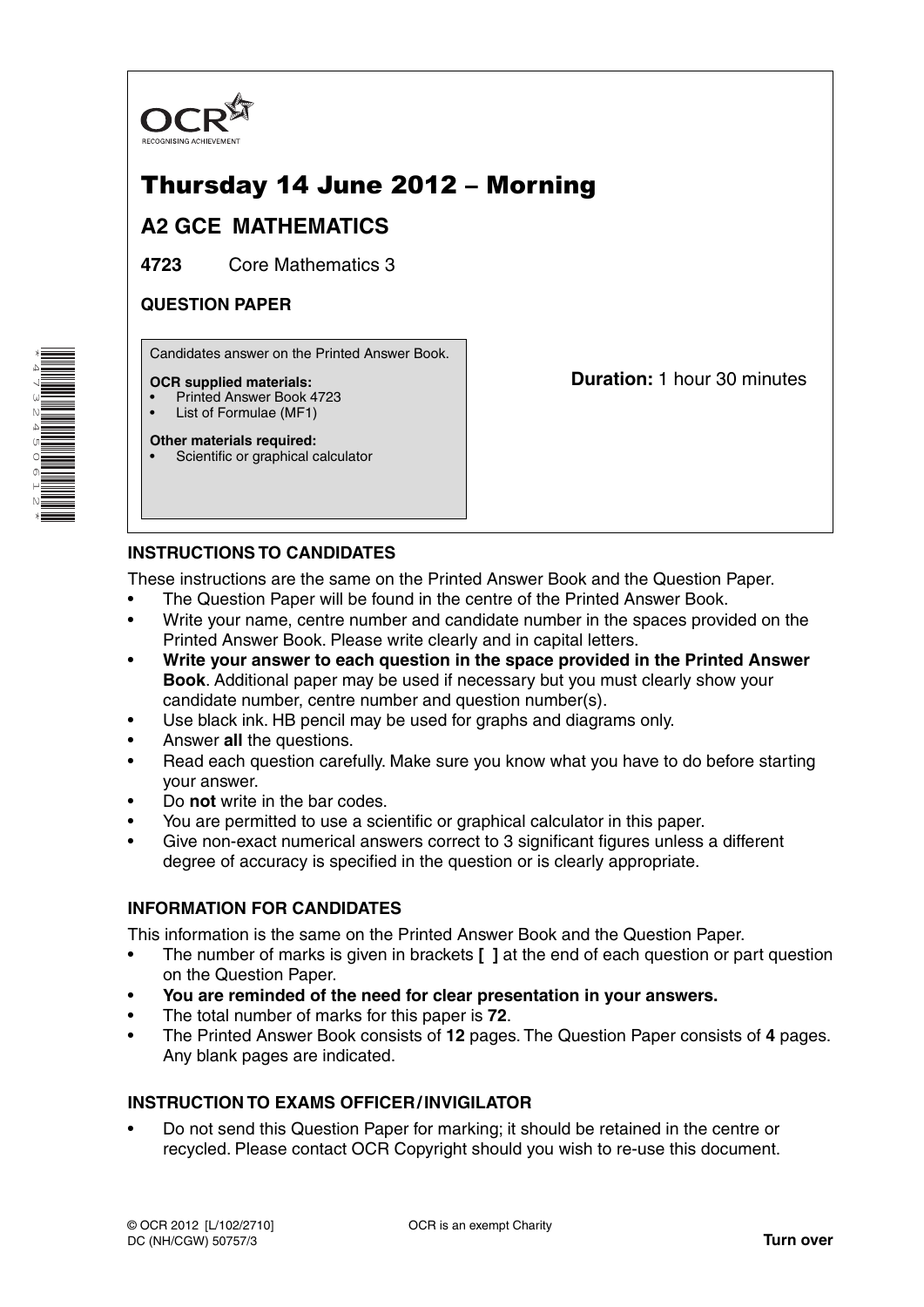|  | 1 Solve the inequality $ 2x-5  >  x+1 $ . | [5] |
|--|-------------------------------------------|-----|
|--|-------------------------------------------|-----|

2 It is given that  $p = e^{280}$  and  $q = e^{300}$ .

(i) Use logarithm properties to show that 
$$
\ln\left(\frac{ep^2}{q}\right) = 261
$$
. [3]

(ii) Find the smallest integer *n* which satisfies the inequality 
$$
5^n > pq
$$
.  $[3]$ 

- **3** It is given that  $\theta$  is the acute angle such that  $\sec \theta \sin \theta = 36 \cot \theta$ .
	- **(i)** Show that  $\tan \theta = 6$ . **[3]**
	- **(ii)** Hence, using an appropriate formula in each case, find the exact value of
		- **(a)**  $\tan(\theta 45^{\circ})$ , **[2]**

**(b)** 
$$
\tan 2\theta
$$
.

4 (a) Show that 
$$
\int_0^4 \frac{18}{\sqrt{6x+1}} dx = 24
$$
. [4]

**(b)** Find 
$$
\int_0^1 (e^x + 2)^2 dx
$$
, giving your answer in terms of e. [4]

**5 (i)** It is given that *k* is a positive constant. By sketching the graphs of

$$
y = 14 - x^2
$$
 and 
$$
y = k \ln x
$$

on a single diagram, show that the equation

$$
14 - x^2 = k \ln x
$$

has exactly one real root. **[3]** 

- (ii) The real root of the equation  $14 x^2 = 3 \ln x$  is denoted by *α*.
	- **(a)** Find by calculation the pair of consecutive integers between which *α* lies. **[3]**
	- **(b)** Use the iterative formula  $x_{n+1} = \sqrt{14 3 \ln x_n}$ , with a suitable starting value, to find  $\alpha$ . Show the result of each iteration, and give *α* correct to 2 decimal places. **[4]**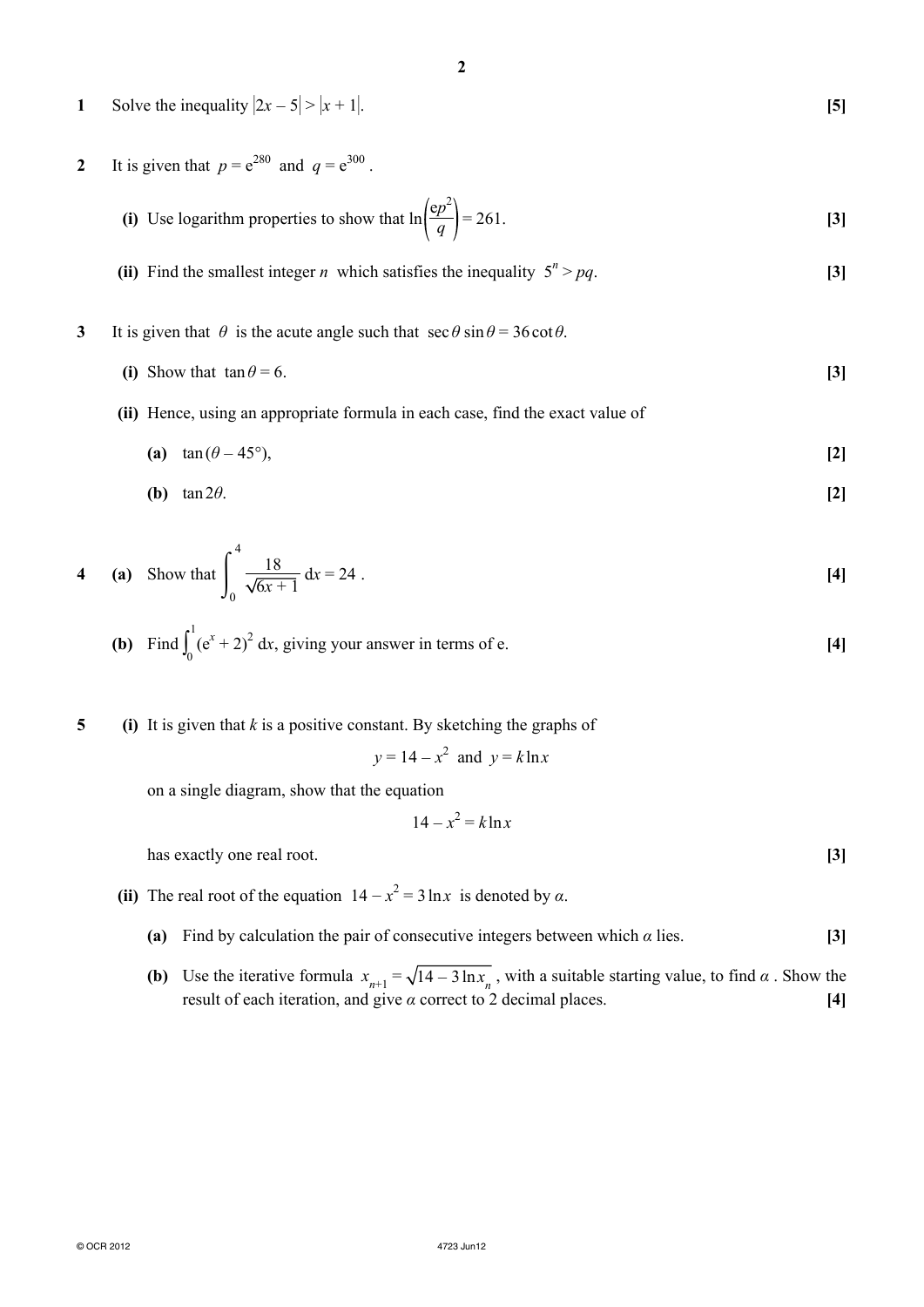6 The volume,  $V \text{ m}^3$ , of liquid in a container is given by

$$
V = (3h^2 + 4)^{\frac{3}{2}} - 8,
$$

where  $h$  m is the depth of the liquid.

- **(i)** Find the value of d*V*  $\frac{d\mathbf{r}}{dh}$  when  $h = 0.6$ , giving your answer correct to 2 decimal places. **[4]** 
	- **(ii)** Liquid is leaking from the container. It is observed that, when the depth of the liquid is 0.6 m, the depth is decreasing at a rate of 0.015 m per hour. Find the rate at which the volume of liquid in the container is decreasing at the instant when the depth is 0.6 m. **[3]**
- **7** The function f is defined for all real values of *x* by  $f(x) = 2x + 5$ . The function g is defined for all real values of *x* and is such that  $g^{-1}(x) = \sqrt[3]{x-a}$ , where *a* is a constant. It is given that fg<sup>-1</sup>(12) = 9. Find the value of *a* and hence solve the equation gf(*x*) = 68. **[7]**
- **8** (i) Express  $3 \sin \theta + 4 \cos \theta$  in the form  $R \sin (\theta + \alpha)$ , where  $R > 0$  and  $0^{\circ} < \alpha < 90^{\circ}$ . [3]
	- **(ii)** Hence
		- **(a)** solve the equation  $3 \sin \theta + 4 \cos \theta + 1 = 0$ , giving all solutions for which  $-180^\circ < \theta < 180^\circ$ , [4]
		- **(b)** find the values of the positive constants *k* and *c* such that

$$
-37 \le k(3\sin\theta + 4\cos\theta) + c \le 43
$$

**for all values of**  $\theta$ **. [4]** 

**9 (i)** Show that the derivative with respect to *y* of

$$
y\ln(2y) - y
$$

 $\ln(2y)$ . **[3]** 

 **(ii)**



The diagram shows the curve with equation  $y = \frac{1}{2}e^{x^2}$ . The point  $P(2, \frac{1}{2}e^4)$  lies on the curve. The shaded region is bounded by the curve and the lines  $x = 0$  and  $y = \frac{1}{2}e^4$ . Find the exact volume of the solid produced when the shaded region is rotated completely about the *y*-axis. **[6]**

**(iii)** Hence find the volume of the solid produced when the region bounded by the curve and the lines  $x = 0$ ,  $x = 2$  and  $y = 0$  is rotated completely about the *y*-axis. **[2]**